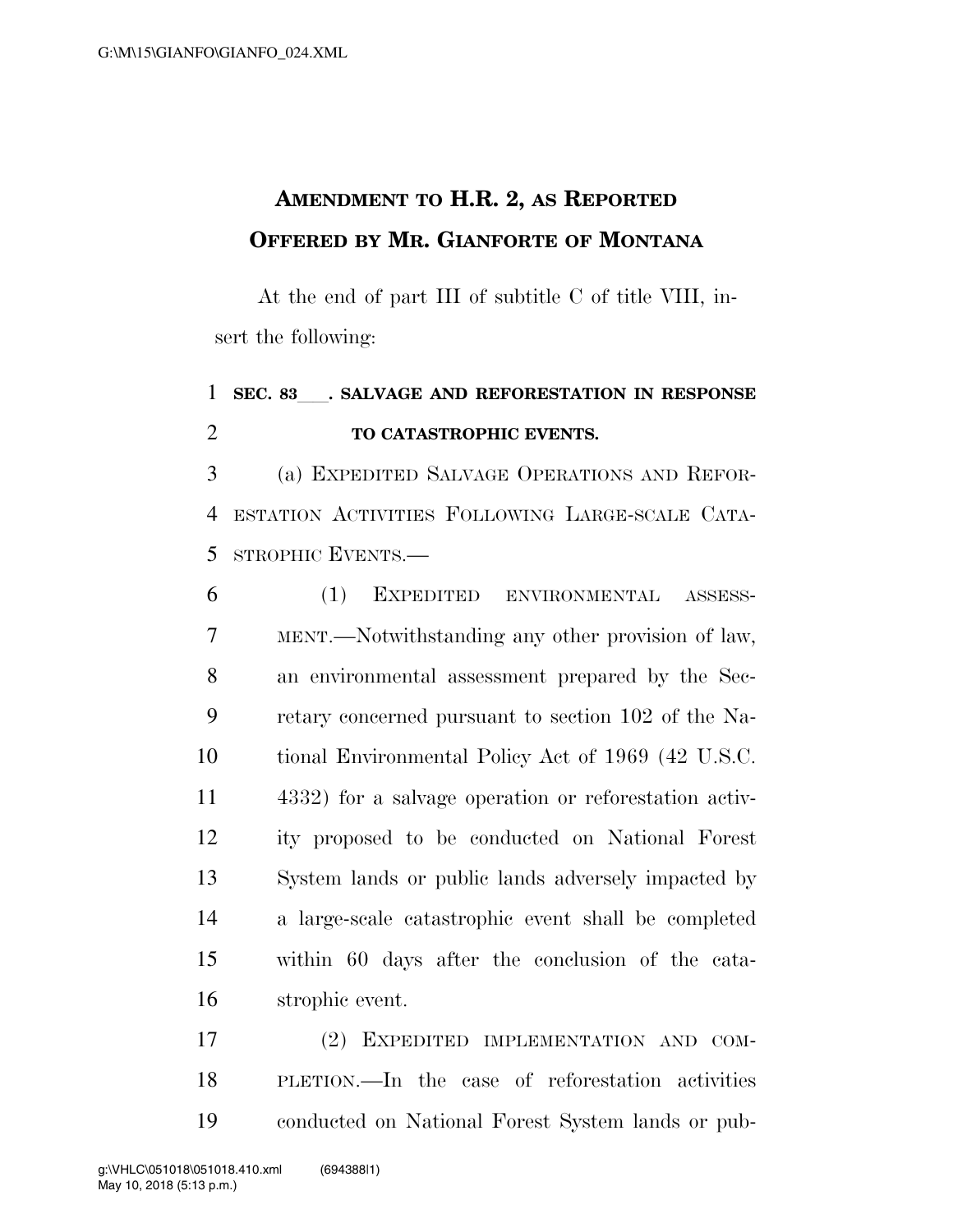$\mathfrak{D}$ 

 lic lands adversely impacted by a large-scale cata- strophic event, the Secretary concerned shall, to the maximum extent practicable, achieve reforestation of at least 75 percent of the impacted lands during the 5-year period following the conclusion of the cata-strophic event.

 (3) AVAILABILITY OF KNUTSON-VANDENBERG FUNDS.—Amounts in the special fund established pursuant to section 3 of the Act of June 9, 1930 (commonly known as the Knutson-Vandenberg Act; 16 U.S.C. 576b) shall be available to the Secretary of Agriculture for reforestation activities authorized by this section.

 (4) TIMELINE FOR PUBLIC INPUT PROCESS.— Notwithstanding any other provision of law, in the case of a salvage operation or reforestation activity proposed to be conducted on National Forest System lands or public lands adversely impacted by a large- scale catastrophic event, the Secretary concerned shall allow 30 days for public scoping and comment, 15 days for filing an objection, and 15 days for the agency response to the filing of an objection. Upon completion of this process and expiration of the pe- riod specified in paragraph (1), the Secretary con-cerned shall implement the project immediately.